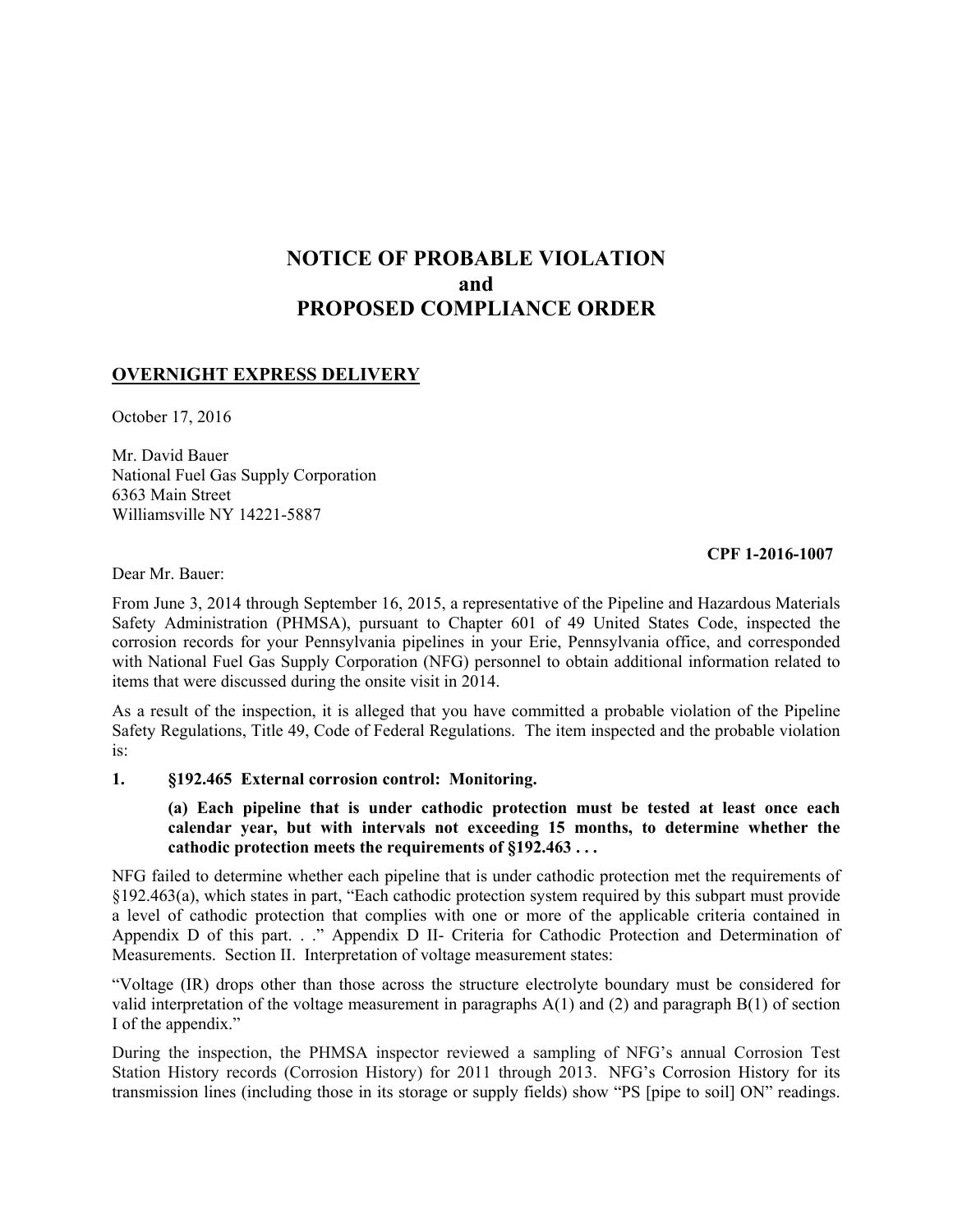There are no IR-free readings in the Corrosion History during that period.

The PHMSA inspector asked NFG if it records any "OFF" [IR free] readings while monitoring for adequacy of cathodic protection. NFG stated that its voltage readings are more negative than the -0.85 specified volts (OFF) to ensure that the cathodic protection is adequate. NFG also stated that it has operated its entire pipeline inventory in this manner for many years with confidence that the pipelines had been adequately protected.

NFG could not provide any evidence to show that Voltage (IR) drop had been considered.

#### Proposed Compliance Order

Under 49 United States Code, § 60122, you are subject to a civil penalty not to exceed \$205,638 per violation per day the violation persists up to a maximum of \$2,056,380 for a related series of violations. For violations occurring between January 4, 2012 and August 1, 2016, the maximum penalty may not exceed \$200,000 per violation per day, with a maximum penalty not to exceed \$2,000,000 for a related series of violations. For violations occurring prior to January 4, 2012, the maximum penalty may not exceed \$100,000 per violation per day, with maximum penalty not exceeding \$1,000,000 for related series of violations

We have reviewed the circumstances and supporting documents involved in this case, and have decided not to propose a civil penalty assessment at this time.

With respect to item number 1, pursuant to 49 United States Code § 60118, the Pipeline and Hazardous Materials Safety Administration proposes to issue a Compliance Order to NFG. Please refer to the *Proposed Compliance Order*, which is enclosed and made a part of this Notice.

#### Response to this Notice

Enclosed as part of this Notice is a document entitled *Response Options for Pipeline Operators in Compliance Proceedings*. Please refer to this document and note the response options. Be advised that all material you submit in response to this enforcement action is subject to being made publicly available. If you believe that any portion of your responsive material qualifies for confidential treatment under 5 U.S.C. 552(b), along with the complete original document you must provide a second copy of the document with the portions you believe qualify for confidential treatment redacted and an explanation of why you believe the redacted information qualifies for confidential treatment under 5 U.S.C. 552(b). If you do not respond within 30 days of receipt of this Notice, this constitutes a waiver of your right to contest the allegations in this Notice and authorizes the Associate Administrator for Pipeline Safety to find facts as alleged in this Notice without further notice to you and to issue a Final Order.

In your correspondence on this matter, please refer to **CPF 1-2016-1007** and for each document you submit, please provide a copy in electronic format whenever possible.

Sincerely,

Byron E. Coy, PE Director, Eastern Region Pipeline and Hazardous Materials Safety Administration

Enclosures: *Proposed Compliance Order Response Options for Pipeline Operators in Compliance Proceedings*